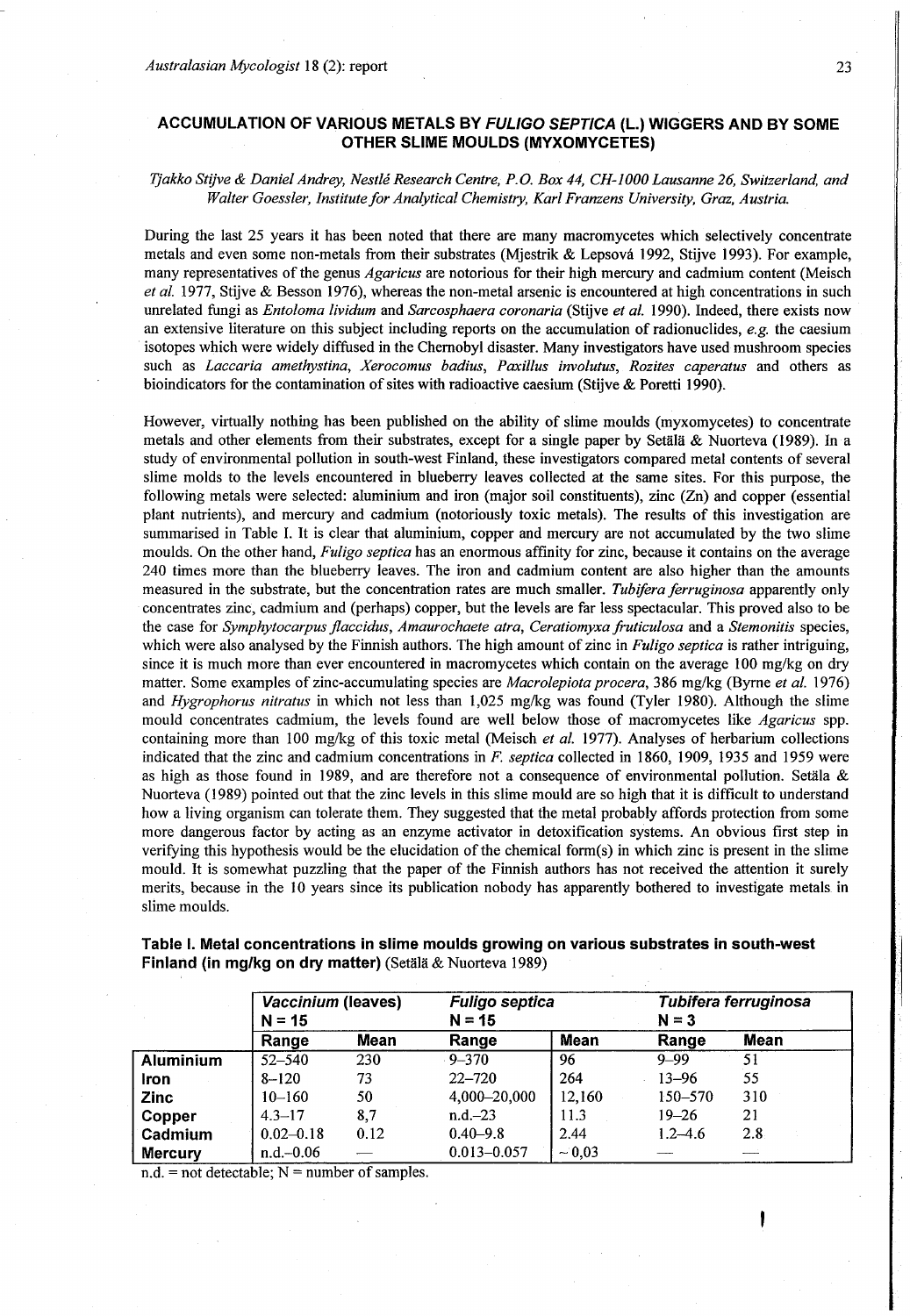#### Australasian Mycologist 18 (2): report

The present paper reports the results of an investigation on the occurrence of metals in five common slime mould species, collected in Australia, Canada, New Mexico and Switzerland. The analytical method used was wet digestion, followed by inductively coupled plasma mass spectrometry (ICP-MS) determination of 60 elements (Zbinden & Andrey 1997). Some elements for which this method is somewhat problematic, *e.g.* potassium, phosphorus, iron and calcium (Ca) were determined by ICP-AES (AOAC official method 1996).

The results obtained for the 17 samples are listed in Table II. For about 50 elements including the rare earth metals, and also for some non-metals as arsenic, antimony and selenium, the concentrations found were uninterestingly low, and are therefore not reported here. The results for *Fuligo septica* proved to be most remarkable. In accordance with Setälä & Nuorteva (1989) we found enormous zinc concentrations, which fluctuated within a factor of 10. However, what is new is that *Fuligo* not only accumulates calcium, but also barium (Ba) and strontium (Sr), *i.e.* metals belonging to the same chemical group. The presence of much lime in some slime moulds had already been observed in the 19th century (Schweinitz 1832), but the role of calcium in the formation of the peridium was only studied more recently by Schoknecht & Keller (1977, 1989). We observed that the calcium content apparently fluctuates with the life cycle of the slime mould: the yellow Plasmodium contained much less than older collections consisting mainly of spores. The preference for lime is not shared by the four other slime moulds (at least not to that extent), although the calcium concentrations, except that of *Tubifera,* are significantly higher than those measured in macromycetes (Seeger & Hiitter 1981). Calcium is undoubtedly a major essential element for *F. septica,* but the presence of high concentrations of the mildly toxic metals strontium and barium is somewhat surprising. Indeed, as said above, these metals are chemically rather close, and could, therefore, be simultaneously absorbed with the calcium from the soil. Since the element radium also belongs to this group, we subjected a pooled *Fuligo* sample to gamma spectrometry, and found indeed evidence of a low, but significant concentration of Ra 226 (670 Bq/kg).

Even more amazing is the presence of a staggering amount of manganese (Mn) compared with a relatively low iron content. These metals are chemically close, but in most organisms, *e.g.* mushrooms, iron predominates over manganese except for many Phallales (Schmitt *et al.* 1977) and representatives of the genus *Panaeolus* wherein the ratio iron:manganese is often <1 (Stijve & Blake 1994).

*Lycogala epidendrum* seems to bioaccumulate copper, whereas the four other slime moulds appear to exclude this metal. It is worth noting that in the five slime moulds the essential element magnesium (Mn) is present at the same concentrations as those generally observed in macromycetes. The magnesium content of mushrooms is subject to little variation. Even within one genus, the fluctuation rarely exceeds a factor 2 (Seeger & Beckert 1979). The metal potassium, the principal cation in green plants and mushrooms is very low in slime moulds. The concentrations listed in Table II are even lower than those of the Polyporaceae which contain generally about one per cent of potassium on dry matter (Seeger 1978).

In mushrooms the non-metal phosphorus plays a key role in the intracellular transport of many metals (as soluble complex phosphates), and its level is indeed positively correlated with the heavy metal concentrations present. Mycorrhizal mushrooms contain on the average 0.61% P, whereas saprophytes need at least twice as much. This would explain why members of the genus *Agaricus* contain often far more mercury, cadmium, silver, lead and other metals than symbionts such as russulas and boletes (Quinche 1997). These observations do not seem to apply to slime moulds, since the phosphorus content of *Tubifera ferruginosa* (which is poor in metals) is hardly different from that of *F. septica* which, especially in the sporulating stage, is loaded with both light (Ca, Ba, Sr) and heavy (Zn, Mn) metals.

At present, little is known about the chemical forms in which the metals occur in the slime moulds. Upon treating the *Fuligo* sporemass with diluted hydrochloric acid, carbon dioxide was produced under effervescence, indicating that an important part of the calcium should be present as the carbonate, similarly to the peridia of two important slime mould families (Schoknecht & Keller 1989). The calcium oxalate crystals which can be readily observed in tissues of many green plants and, to a lesser extent, also in macromycetes, proved microscopically and chemically absent in *F. septica.* However, the possibility that part of the metals could be present as silicates, sulfates or even salts of organic acids is still under investigation. Two more metals found in the slime moulds invite some comments. The concentrations of toxic cadmium are rather low and do not vary much. In *L. epidendrum* we observed not less than 20 mg/kg tin, a metal that usually occurs only in traces (<1 mg/kg) in plants, animals and fungi. It is noteworthy that no accumulation of elements from the same group such as arsenic and antimony could be found. It would be interesting to look for tin in some related slime moulds.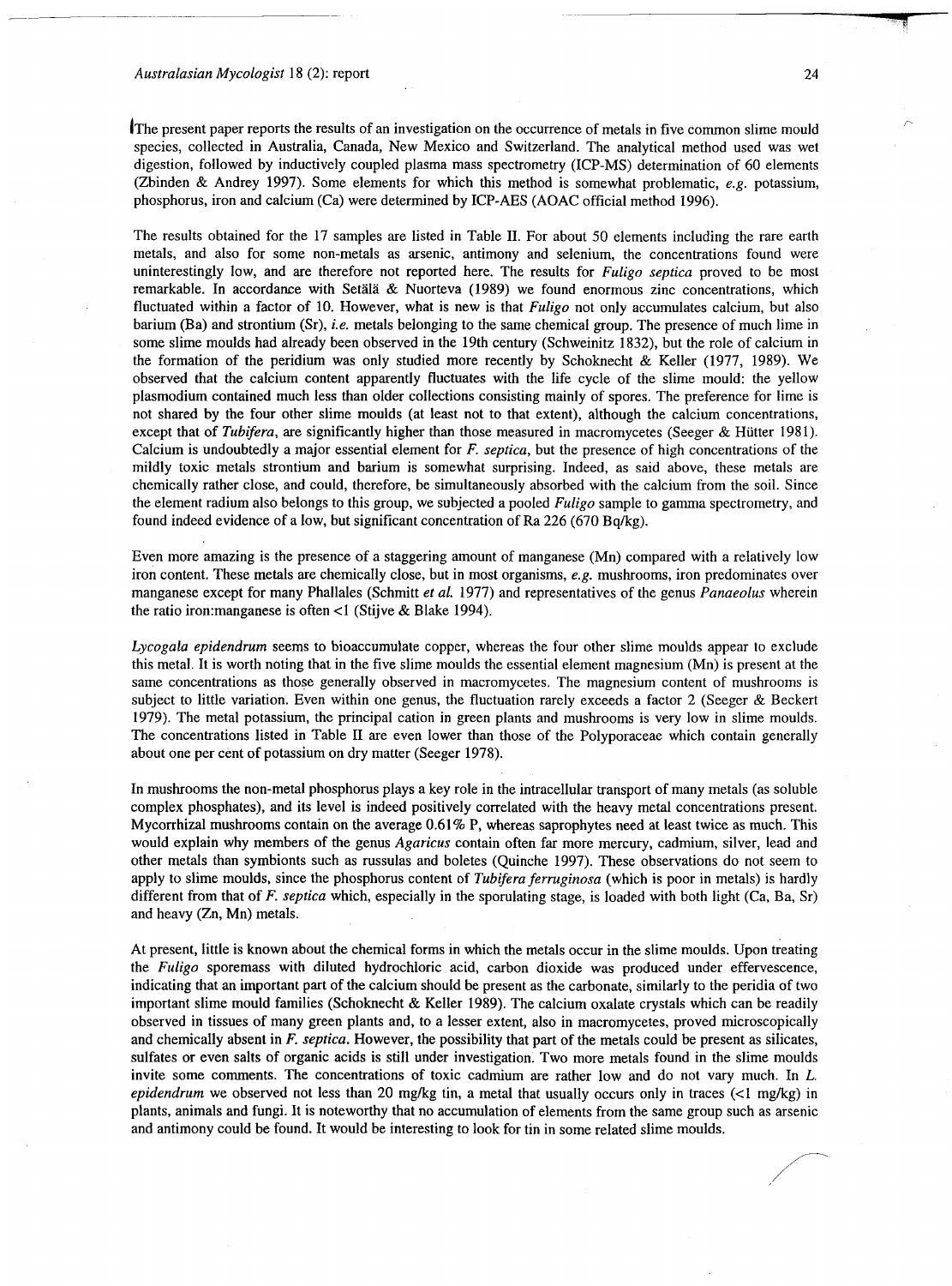The occurrence of high levels of heavy metals in edible mushrooms has been a cause of some concern, especially in Germany, where guidelines to limit consumption have been published (Anonymous 1978). It should therefore be pointed out that plasmodia of *Fuligo septica* and developing aethalia of *Enteridium lycoperdon* are fried and eaten by some parts of the population around Veracruz (Mexico). The large fruitings which are periodically collected in this area are called 'caca de luna'(!) by the locals (Villarreal 1983, Montoya-Esquivel 1992) Since these exotic food items are probably only a negligible part of the population's diet, there should be no danger of chronic zinc, manganese or barium poisoning.

This tentative study shows that myxomycetes also distinguish themselves from macrofungi and microfungi in their affinity to various metals, and their placement in a separate Kingdom is therefore also justified from this point of view.

|                  | <b>Fuligo septica</b><br>$N=8$ | <b>Tubifera</b><br>ferruginosa | <b>Enteridium</b>    | <b>Enteridium</b><br><b>Iycoperdon</b> | Lycogala<br>epidendrum |  |
|------------------|--------------------------------|--------------------------------|----------------------|----------------------------------------|------------------------|--|
|                  |                                | $N = 2$                        | splendens<br>$N = 2$ | $N = 3$                                | $N = 2$                |  |
| Potassium %      | $0.22 - 0.39(0.33)$            | $0.21 - 0.29$                  | $0.38 - 0.48$        | 0.27                                   | $0.13 - 0.17$          |  |
| Phosphorus %     | $0.56 - 1.03(0.82)$            | $0.70 - 0.81$                  | $0.65 - 0.67$        | 0.73                                   | $0.48 - 0.65$          |  |
| <b>Calcium %</b> | $4.80 - 11.2$ (8.76)           | $0.028 - 0.061$                | $0.14 - 0.16$        | 0.11                                   | $0.27 - 049$           |  |
| Magnesium %      | $0.073 - 0.10$                 | $0.061 - 0.068$                | $0.08 - 0.081$       | 0.078                                  | $0.064 - 0.08$         |  |
|                  | (0.093)                        |                                |                      |                                        |                        |  |
| <b>Barium</b>    | 294-15,190                     | $2 - 3$                        | $5 - 6$              | 32                                     | $12 - 20$              |  |
|                  | (2,550)                        |                                |                      |                                        |                        |  |
| <b>Strontium</b> | $237 - 2,190$                  | $5 - 6$                        | $13 - 16$            | 15                                     | $33 - 46$              |  |
|                  | (1,290)                        |                                |                      |                                        |                        |  |
| <b>Manganese</b> | 116-4,570                      | $11 - 13$                      | $5 - 7$              | 27                                     | $9 - 31$               |  |
|                  | (1,600)                        |                                |                      |                                        |                        |  |
| <b>Iron</b>      | $-478(232)$                    | $67 - 115$                     | $65 - 78$            | 188                                    | $118 - 132$            |  |
| Copper           | $3-14(6.9)$                    | $7 - 11$                       | $4 - 4$              | 7                                      | $52 - 84$              |  |
| Zinc             | $395 - 3,600$                  | $74 - 83$                      | 69–69                | 119                                    | $72 - 83$              |  |
|                  | (1, 490)                       |                                |                      |                                        |                        |  |
| Cadmium          | $0.88 - 1.90(1.15)$            | $0.68 - 0.98$                  | $1.05 - 1.35$        | 0.62                                   | $0.90 - 1.12$          |  |
| Chromium         | $1.5 - 72(26)$                 | $12 - 23$                      | $3 - 4$              | 18                                     | $2.9 - 8.4$            |  |
| <b>Nickel</b>    | $1.6 - 34(13.3)$               | $6 - 11$                       | $0.34 - 0.46$        | 10                                     | $0.55 - 1.3$           |  |
| Tin              | $0.05 - 1.1(0.41)$             | $0.07 - 0.13$                  | < 0.05               | < 0.05                                 | $19 - 30$              |  |
| <b>Bismuth</b>   | < 0.05                         | < 0.05                         | < 0.05               | 20                                     | < 0.05                 |  |

#### **Table II. Concentrations of phosphorus and 11 metals in five species of slime moulds**

All values in mg/kg dry matter, except for those expressed as a percentage.

Average concentrations between brackets.

Values in bold type indicate that the concentration of the metal in the slime mould is well above the average soil level.

## **Acknowledgements**

The authors wish to thank the following persons for having generously supplied slime mould collections: Ted Stampfer, Santa Fé, New Mexico, USA; Scott Redhead, National Mycological Herbarium (DAOM), Agriculture and Agri-Food Canada, Ottawa, Ontario, Canada; M. Bennie, Lake Broadwater Natural History Association, Dalby, Queensland, Australia; Jean-Marc Diserens, Les Avants, Vaud, Switzerland.

## **Summary**

Fifteen collections of five slime mould (myxomycetes) species *(Fuligo septica* (L.) Wiggers, *Enteridium splendens* Morgan, *E. lycoperdon* Bull., *Tubifera ferruginosa* (Batsch) J.F. Gmel. and *Lycogala epidendrum*  (L.) Fries) were analysed for about 60 chemical elements. It was confirmed that *Fuligo septica* strongly accumulates zinc (up to 3600 mg/kg on dry matter), and to a far lesser extent also iron and cadmium. For the first time, it is reported that *F. septica* not only strongly concentrates calcium (4.8-11.2%), but also barium (294-15,190 mg/kg), strontium (237-2,190 mg/kg) and manganese (116-4,570 mg/kg). On the other hand,